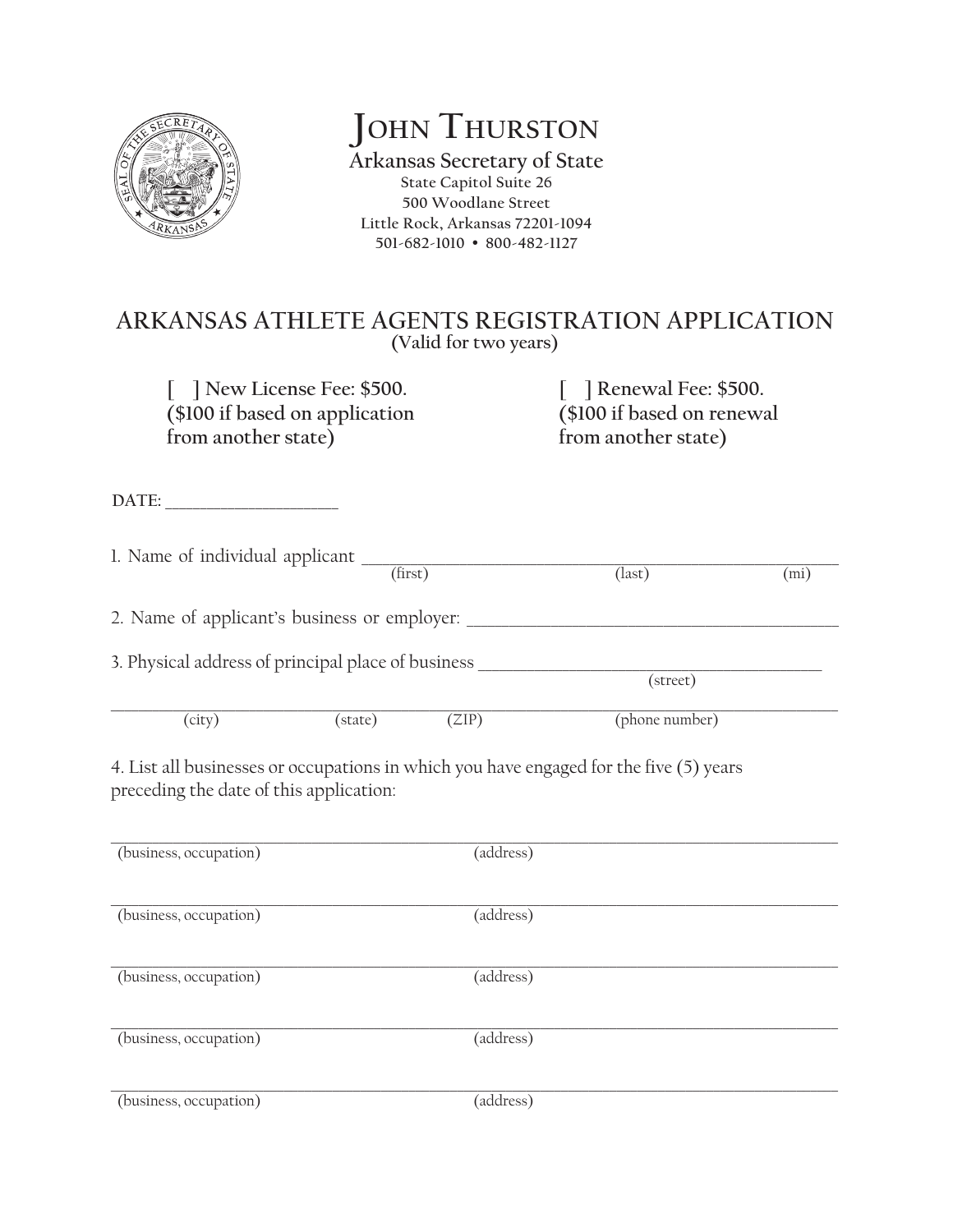**Athlete Agent Registration Application Page 2**

5. Provide a description of your formal training, practical experience and educational background relating to your professional activities as an athlete agent:

6. Provide the names and addresses of three (3) references not related to you:

| (name) | (address) |
|--------|-----------|
|        |           |
|        |           |
|        |           |
| (name) | (address) |
|        |           |
|        |           |
|        |           |
| (name) | (address) |
|        |           |

 $\_$  ,  $\_$  ,  $\_$  ,  $\_$  ,  $\_$  ,  $\_$  ,  $\_$  ,  $\_$  ,  $\_$  ,  $\_$  ,  $\_$  ,  $\_$  ,  $\_$  ,  $\_$  ,  $\_$  ,  $\_$  ,  $\_$  ,  $\_$  ,  $\_$  ,  $\_$  ,  $\_$  ,  $\_$  ,  $\_$  ,  $\_$  ,  $\_$  ,  $\_$  ,  $\_$  ,  $\_$  ,  $\_$  ,  $\_$  ,  $\_$  ,  $\_$  ,  $\_$  ,  $\_$  ,  $\_$  ,  $\_$  ,  $\_$  ,

 $\_$  , and the set of the set of the set of the set of the set of the set of the set of the set of the set of the set of the set of the set of the set of the set of the set of the set of the set of the set of the set of th

\_\_\_\_\_\_\_\_\_\_\_\_\_\_\_\_\_\_\_\_\_\_\_\_\_\_\_\_\_\_\_\_\_\_\_\_\_\_\_\_\_\_\_\_\_\_\_\_\_\_\_\_\_\_\_\_\_\_\_\_\_\_\_\_\_\_\_\_\_\_\_\_\_\_\_\_\_\_\_\_\_\_\_\_\_\_\_\_\_\_\_\_\_\_\_\_\_\_\_\_\_\_\_

7. If your business as an athlete agent is not a corporation, provide the names and addresses of all the partners, members, officers, managers, associates or profit-sharers of the business.

If a corporation employs you as an athlete agent, provide the names and addresses of the officers, directors and any shareholder of the corporation having an interest of five percent (5%) or greater.

| (name) | (address) |
|--------|-----------|
|        |           |
|        |           |
| (name) | (address) |
|        |           |
| (name) | (address) |
|        |           |
|        |           |
| (name) | (address) |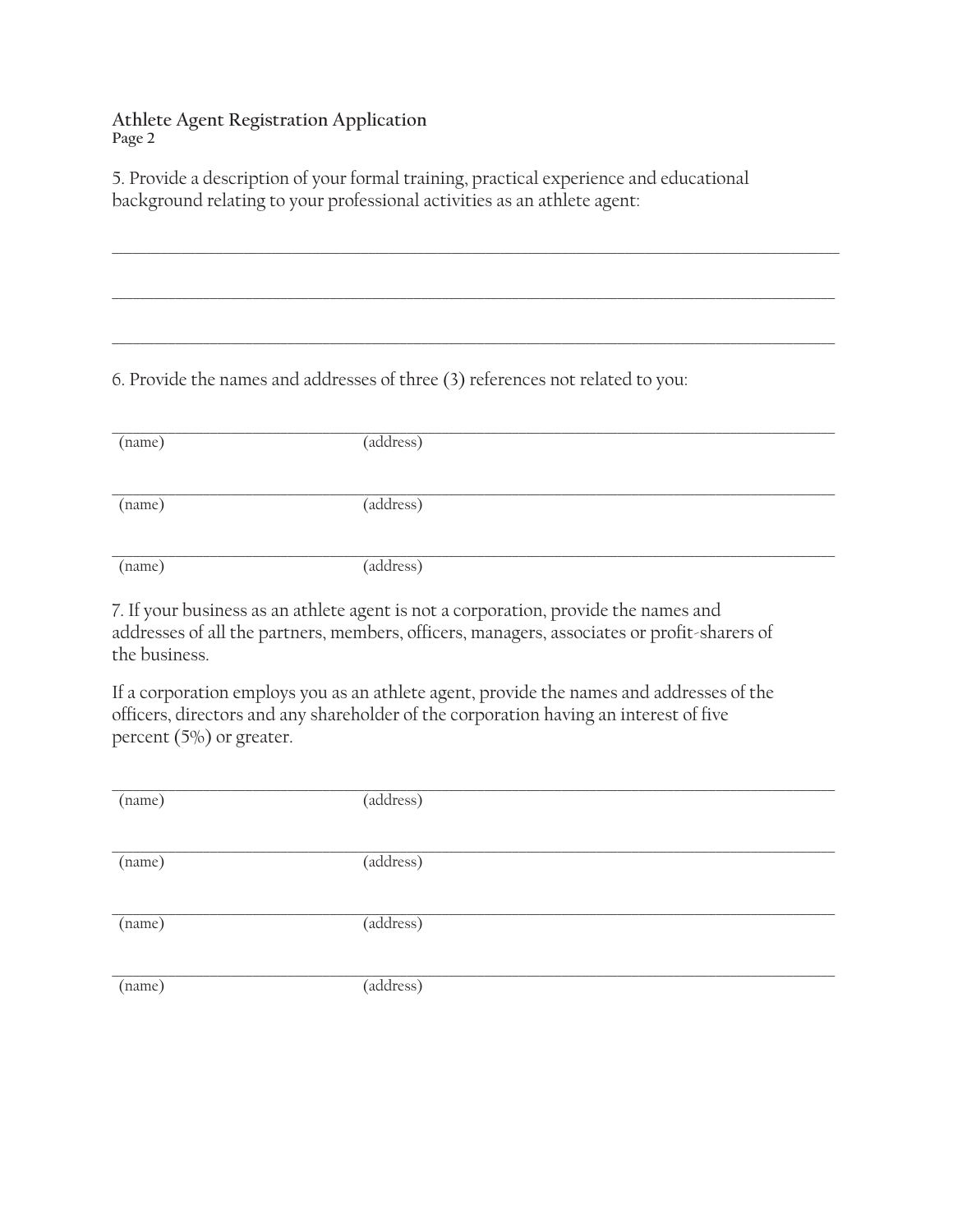## **Athlete Agent Registration Application Page 3**

8. Provide the name, sport and last known team for each individual for whom you have acted as athlete agent during the five (5) years preceding the submission of this application:

| (name | (sport) | (last known team) |
|-------|---------|-------------------|
| (name | (sport) | (last known team) |
| (name | (sport) | (last known team) |
| (name | (sport) | (last known team) |
| (name | (sport) | (last known team) |
| (name | (sport) | (last known team) |

9. Have you or any person named in Question 7 ever been convicted of a crime involving moral turpitude or any felony?  $\lceil \ \ \rceil$  Yes  $\lceil \ \ \rceil$  No If yes, identify the crime:

10. Has there ever been a judicial or administrative determination that you or any person named pursuant to Question 7 has made a false, misleading, deceptive, or fraudulent representation? [ ] Yes [ ] No

11. Has your conduct or that of any person named pursuant to Question 7 ever resulted in the imposition of a sanction, suspension, or declaration of ineligibility to participate in an interscholastic or intercollegiate athletic event on a student-athlete or educational institution? [ ] Yes [ ] No

12. Has there ever been any sanction, suspension, or disciplinary action taken against you or any person named pursuant to Question 7 arising out of occupational or professional conduct? [ ] Yes [ ] No